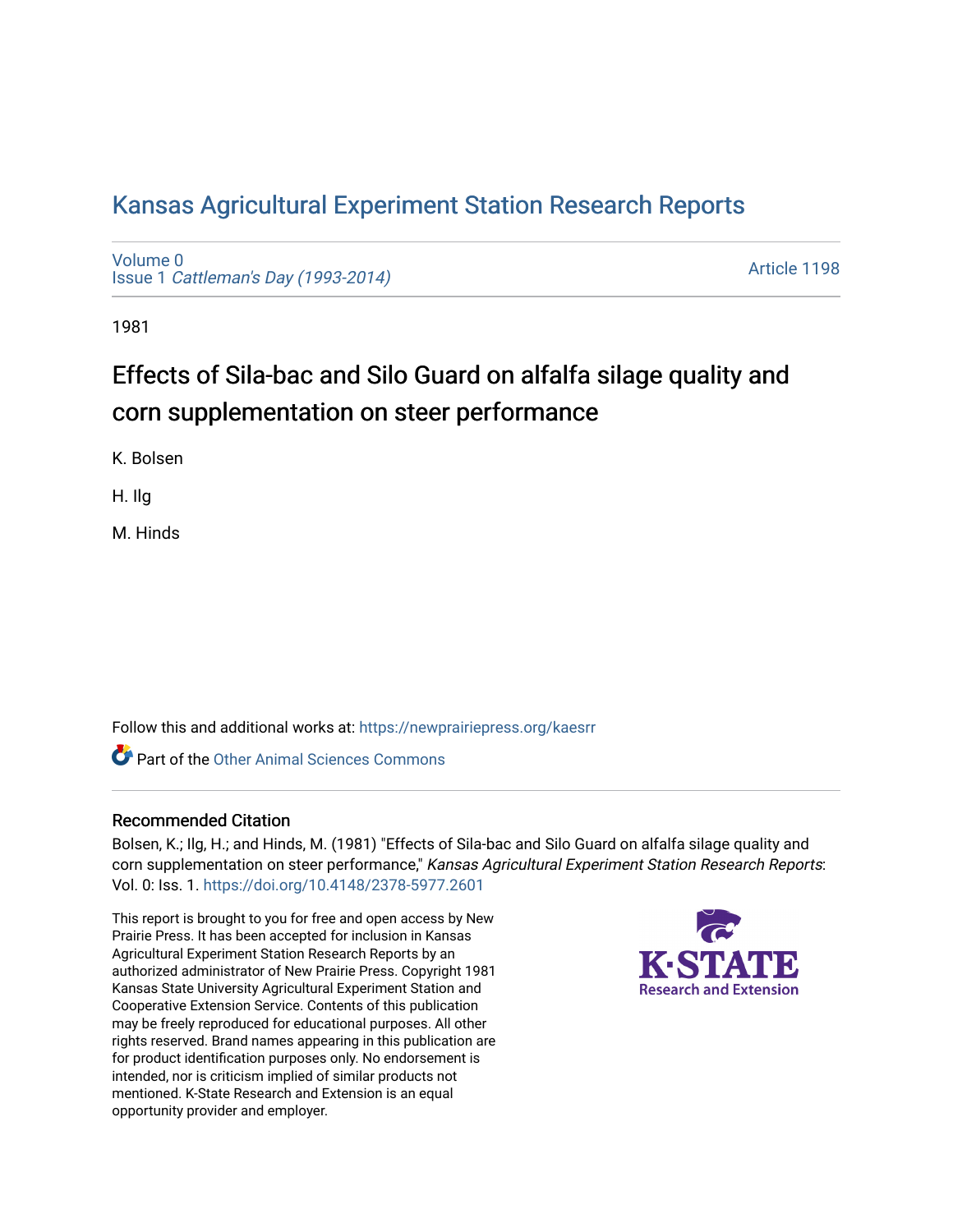## Effects of Sila-bac and Silo Guard on alfalfa silage quality and corn supplementation on steer performance

## Abstract

Inoculant (Sila-bac) and enzyme (Silo Guard) silage additives were evaluated with first-cutting alfalfa silage. Control and treated silages were made in 50-ton concrete stave silos and three types of experimental silos (nylon bags buried in the stave silos, 5-ga11on plastic containers, and 55-gallon metal drums). Each silage from the stave silos was full-fed to 16 steers in individual pens. Half the steers received 2 lbs. of supplement; the other half received supplement + 2 lbs. of cracked corn. Steers fed Silabac and Silo Guard silages performed slightly better than those fed control silage. Adding cracked corn improved rate of gain (.37 lb./day) and feed efficiency (.71 lb. less DM/lb. of gain). Each 1.0 lb. of extra gain required 5.5 lbs. of air-dry corn.

### Keywords

Cattlemen's Day, 1981; Report of progress (Kansas State University. Agricultural Experiment Station); 394; Beef; Sila-bec; Silo Guard; Alfalfa silage quality; Corn supplementation; Steer performance

### Creative Commons License



This work is licensed under a [Creative Commons Attribution 4.0 License](https://creativecommons.org/licenses/by/4.0/).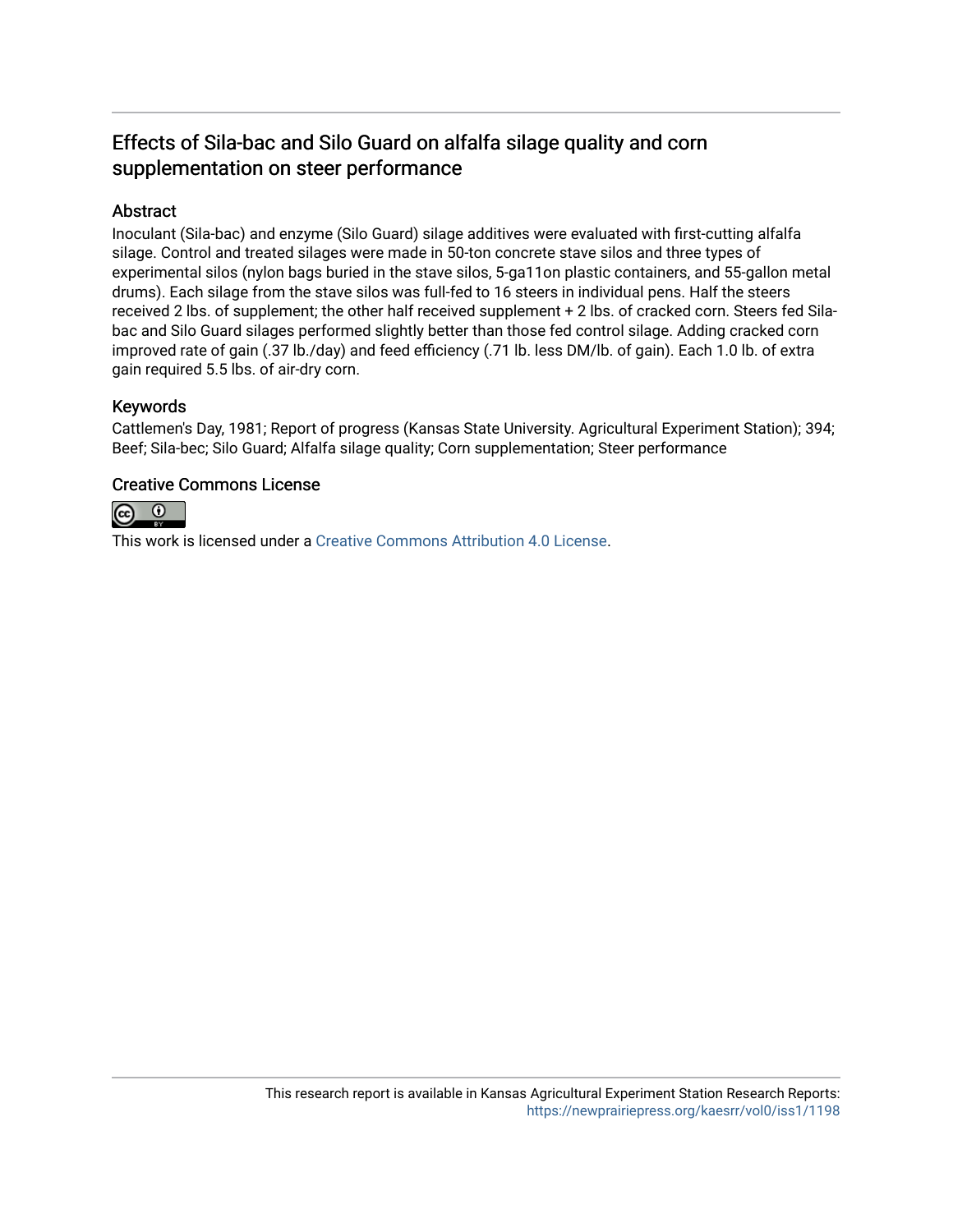Effects of Sila-bac and Silo Guard on Alfalfa Silage Quality and Corn Supplementation on Steer Performance<sup>1,2</sup>

Keith Bolsen, Harvey Ilg, and Mark Hinds

 $^{\prime}$  (d)

#### Summary

Inoculant (Sila-bac) and enzyme (Silo Guard) silage additives were evaluated with first-cutting alfalfa silage. Control and treated silages were made in 50-ton concrete stave silos and three types of experimental silos (nylon bags buried in the stave silos, 5-gallon plastic containers, and 55-gallon metal drums). Each silage from the stave silos was full-fed to 16 steers in individual pens. Half the steers received 2 lbs. of supplement; the other half received supplement + 2 lbs. of cracked corn. Steers fed Sila-bac and Silo Guard silages performed slightly better than those fed control silage. Adding cracked corn improved rate of gain (.37 lb./day) and feed efficiency (.71 lb. less DM/lb. of gain). Each 1.0 lb. of extra gain required 5.5 lbs. of air-dry corn.

Ensiling temperatures were lowest for the Silo Guard silage. Dry matter recovery from the stave silos was similar for the control (81.98%) and Sila-bac (82.04%) silages but higher for the Silo Guard silage (86.14%). Fermentation and storage losses from the buried bags and 5-gallon containers were about 50% of those in the stave silos and 75% of those in the 55-gallon drums. When fermentation, storage, feedout, and spoilage losses were combined with steer performance, one ton of control silage produced 80.4 lbs. of gain compared with 83.7 lbs. for Sila-bac and 90.2 lbs. for Silo Guard silages.

#### Experimental Procedure

Three concrete stave silos (10 ft. x 50 ft.) were filled with three<br>alfalfa silages: 1) control (no additive), 2) Sila-bac<sup>R</sup> applied at 1.0<br>1b./ton of fresh crop, and 3) Silo Guard<sup>R</sup> applied at 1.0 lb./ton of fresh crop. Additives (dry products) were applied by hand at the silage blower.

Silages were made May 20 and 21, 1980, and all silos received three loads (approximately 4.5 tons each) of wilted alfalfa on both filling days. The alfalfa was Kanza variety and taken from one field after windrowing with a mower-conditioner and field-wilting for 24 hours. Dry matter contents of the 18 loads of alfalfa are shown in Table 24.1. Chop length was 1/4 to 3/8 inch theoretical cut.

 $1$ Sila-bac is a lactobacillus inoculant product of Pioneer Hi-Bred International, Inc., Microbial Products Division, 3930 SW Macadams, Portland, OR 97201.

<sup>&</sup>lt;sup>2</sup>Silo Guard is an enzyme (and its co-factors) product of International Stock Foods, Inc., P.O. Box 29, Waverly, NY 14892.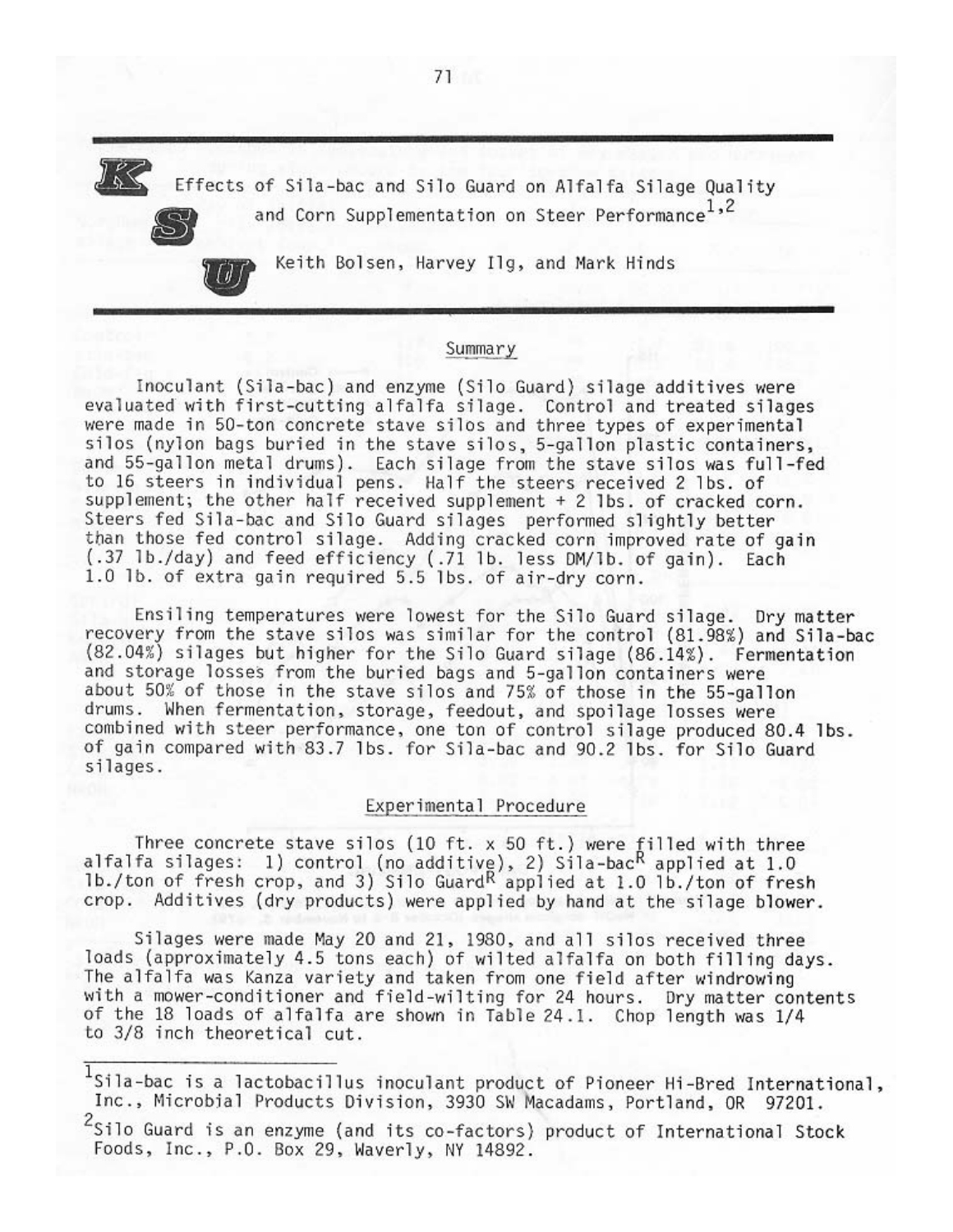Thermocouples were placed in the center of each silo after loads 1, 3, 4, and 6 and the wire ends were soldered to a 12-inch x 1/4 inch copper tube. Ensiling temperatures were monitored for the first 7 weeks.

About 700 lbs. of fresh crop was taken from each silo after loads 3 and 6 and used to fill 48 experimental silos. For each silage treatment each day; we filled 2 metal drums (55 gallon) lined with polyethylene; 3 plastic containers (5 gallon); and 3 nylon bags (25 lbs.) with tightly packed alfalfa. The plastic buckets were made air-tight with lids that were fitted with rubber 0 ring seals and Bunson valves. The nylon bags were buried in the alfalfa in each stave silo.

The stave silos were opened after 7 weeks. Each of the three silages was full-fed to 16 uniform Hereford steers averaging 609 lbs. Compositions of the six rations compared are shown in Table 24.2. All steers received 2 lbs. of supplement daily and 8 steers received an additional 2 lbs. of cracked shelled corn. Rations were fed twice daily, with the silage and concentrates mixed at the feed bunk. Steers were housed in individual feeding pens throughout the 52-day trial.

All steers were weighed individually after 16 hrs without feed or water at the start and end of the growing trial. Two days before the final weighing, all steers were fed the same amount of silage (11 lbs. of dry matter). An intermediate weight was taken before the a.m. feeding on day 28.

On the day after the feeding trial ended, a rumen fluid sample was taken via stomach tube from each steer approximately 4 hours after the a.m. feeding.

Aerobic stability (bunk life) of each silage was measured twice. Sixty 1bs. of fresh silage was obtained from each silo August 8 and 60 lbs. again September 6, 1980. The samples were divided into 12 equal lots of 4.0 lbs. and each lot was placed in an expanded polystyrene container lined with plastic. A thermocouple was placed in the center of the silage and cheesecloth stretched across the top of the container. Containers were stored at 65ºF and temperature recorded twice daily. After 3, 6, and 9 days of air exposure in Trial 1 and 3, 6, 9, and 14 days in Trial 2, triplicate containers of each silage were weighed, mixed, and sampled, and dry matter loss was determined.

#### Results

Chemical analyses of the three alfalfa silages are not completed but preliminary results are shown in Table .3. All three silages appeared to be well preserved.

Ensiling temperatures are shown in Figure 24.1. None of the silages showed excessive heating during the 7 weeks. Silo Guard silage averaged 3.5ºF cooler the first week and remained 4 to 6º cooler than the control silage. Sila-bac silage averaged 2.0ºF warmer than control first 7 days but 1.0 to 3.50 cooler during weeks 2 to 7.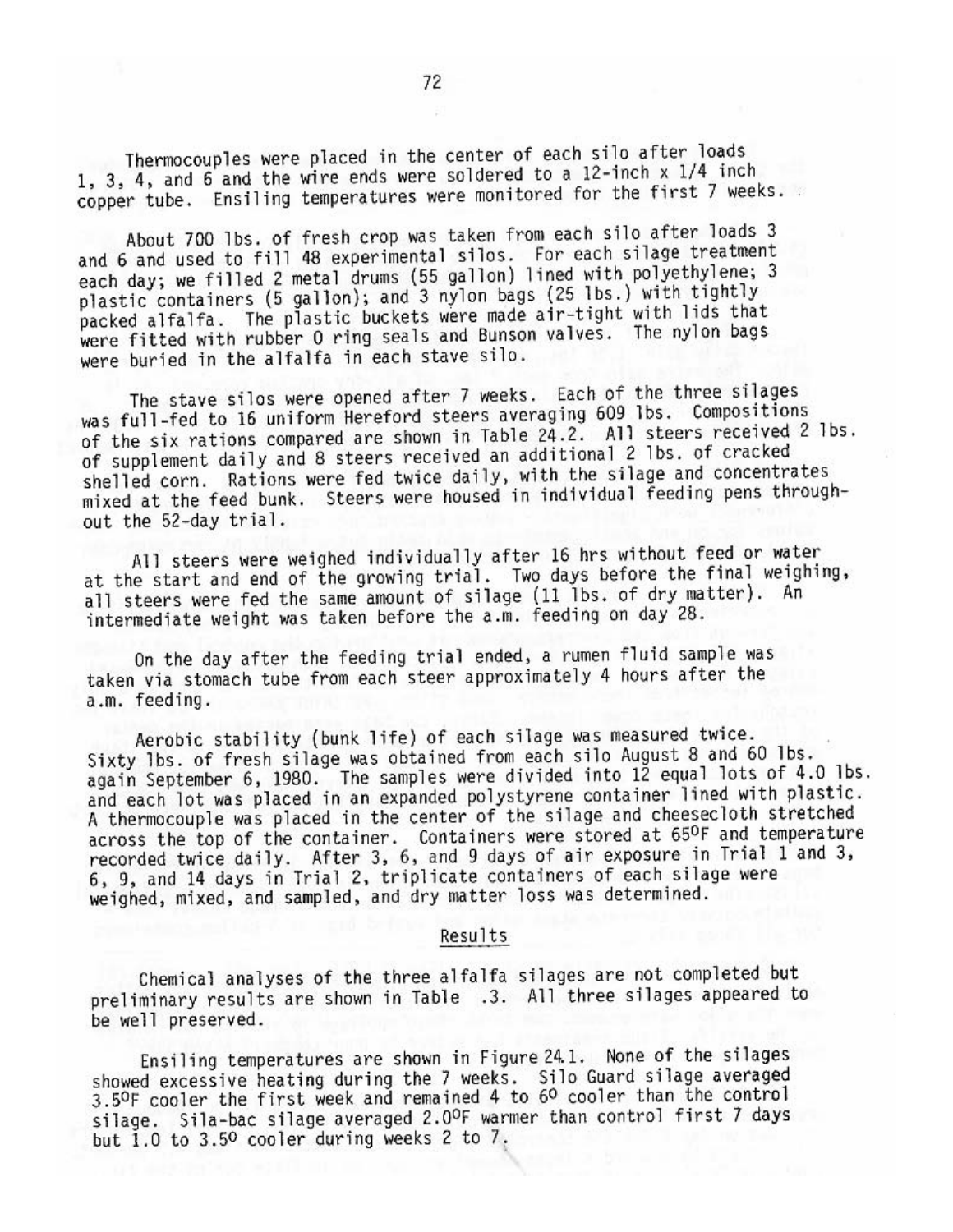Steer performances for the six rations are shown in Table 24.4 and for the three silage treatments and two corn treatments, in Table 24.5. There were no interactions between the alfalfa silages and cracked corn addition.

Sila-bac and Silo Guard silages produced slightly faster daily gains (5.2 and 9.6%, respectively) and more efficient gains (4.6 and 7.3%, respectively) than the control silage. However, the differences were not statistically significant.

Adding cracked corn to the alfalfa silage rations resulted in .37 lb. faster daily gain, 1.36 lbs. more DM intake, and .71 lb. less DM/1b. of gain. The extra gain from each 2 lbs. of air-dry cracked corn was .41 lb. for control, .27 lb. for Sila-bac, and .47 lb. for Silo Guard silages. Stated another way, each 1.0 lb. extra gain required 4.88, 7.41, and 4.25 lbs. of air-dry cracked corn for control, Sila-bac, and Silo Guard silages, respectively.

Presented in Table .6 are data for rumen fluid analyses. There were no interactions between silage and corn treatments and only a few of the differences were significant. Adding cracked corn resulted in slightly lower values for pH and acetic: propionic acid ratio but slightly higher values for total volatile fatty acids and lactic acids.

Presented in Table 24.7 are silage DM recoveries from the concrete stave and experimental silos. The dry matter lost during fermentation, storage, and feedout from the concrete staves was similar for the control and Sila-bac silages (12.78 and 12.18%, respectively) compared with 8.09% for Silo Guard silage. For each of the three silages, losses from the buried bags were only 48% of losses from the concrete stave silos. We think there are at least two reasons for these lower losses. First, the bags were buried in the center of the silage where density and compaction were greatest while in the stave silos, a large amount of silage was in contact with the silo walls, doors, and upper surface. Second, the surface of the stave silos was continuously exposed to air for the 8 weeks of silage feeding but buried bags were protected until removed.

Losses from the 5-gallon containers were similar to those in the buried bags, indicating favorable anaerobic conditions in both types of experimental silos. The 55-gallon drums yielded fermentation and storage losses intermediate between concrete stave silos and buried bags or 5-gallon containers for all three silages.

In both the stave silos and 55-gallon drums, 5 to 7% of the dry matter ensiled was removed from the surface and discarded as non-feedable spoilage when the silos were opened. We think those spoilage losses are not related to the alfalfa silage treatments but rather to poor compaction and air penetrating the silage surface.

Stabilities of three alfalfa silages when exposed to air on feedout are presented in Table 24.8. In both aerobic stability trials, initial temperature rise was on day 9 for the control silages and dry matter loss was 4.2 percent. Sila-bac and Silo Guard silages showed no signs of spoilage during the first 9 days in Trial 1 or 14 days in Trial 2.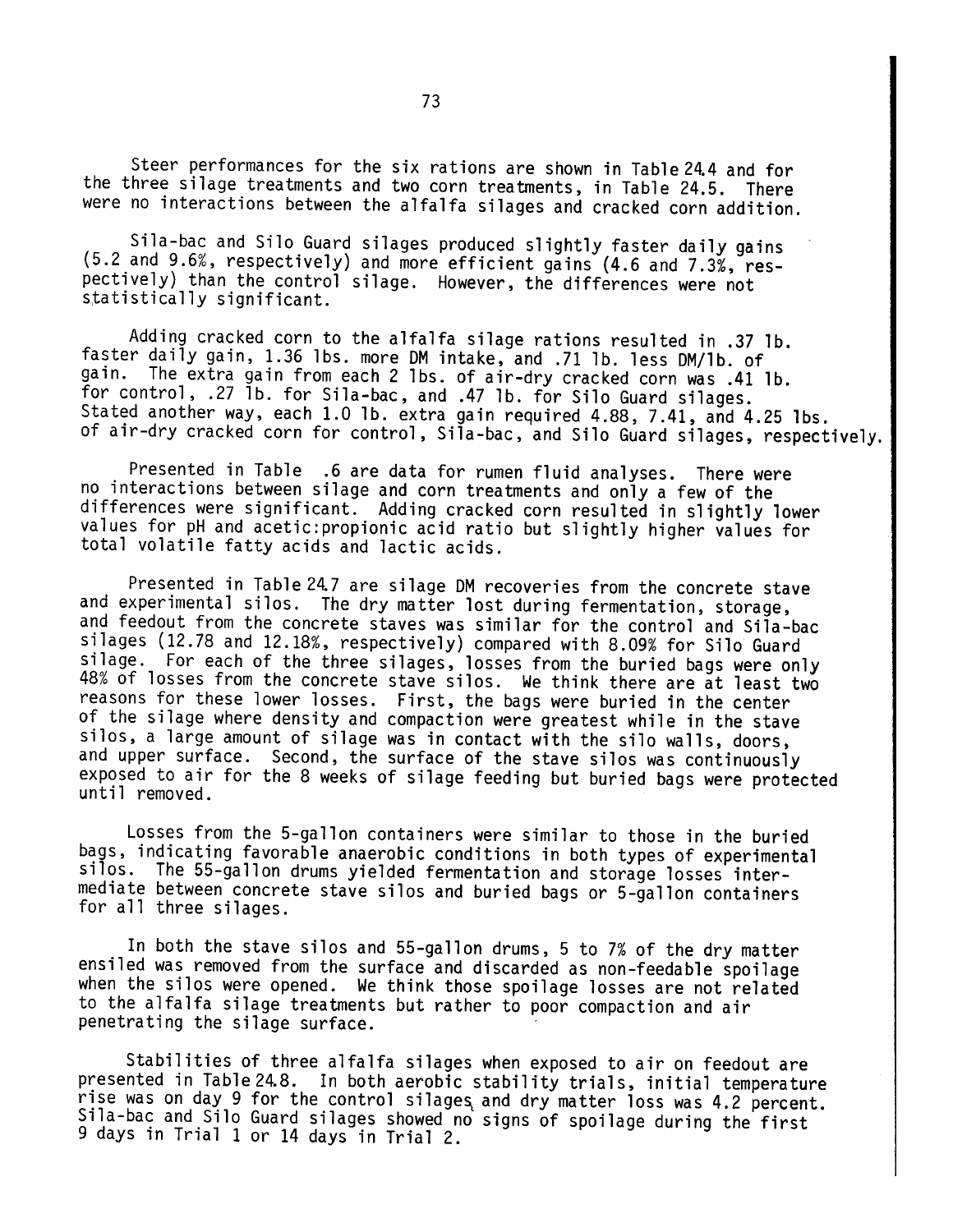|                              | Silage treatment |               |            |  |  |  |  |
|------------------------------|------------------|---------------|------------|--|--|--|--|
| Date and<br>load number      | Control          | Sila-bac      | Silo Guard |  |  |  |  |
|                              |                  | Dry matter, % |            |  |  |  |  |
| May 20                       | 36.5             | 36.6          | 38.8       |  |  |  |  |
|                              | 36.5             | 34.1          | 40.8       |  |  |  |  |
| $\frac{2}{3}$                | 38.0             | 32.0          | 37.3       |  |  |  |  |
| May 21                       |                  |               |            |  |  |  |  |
|                              | 28.9             | 31.3          | 29.0       |  |  |  |  |
| 5                            | 30.6             | 32.3          | 29.5       |  |  |  |  |
| 6                            | 32.2             | 34.9          | 34.5       |  |  |  |  |
| Avg. dry matter <sup>1</sup> | 33.8             | 34.0          | 34.7       |  |  |  |  |

Table 24.1. Dry matter contents of the alfalfa at ensiling.

Weighted averages that are adjusted for differences in load weights.

| Table 24.2. | Compositions of the six alfalfa silage rations. |  |  |  |  |  |  |  |
|-------------|-------------------------------------------------|--|--|--|--|--|--|--|
|-------------|-------------------------------------------------|--|--|--|--|--|--|--|

|                           |          |          |                  | Ration number     |     |                   |
|---------------------------|----------|----------|------------------|-------------------|-----|-------------------|
|                           |          | 2        | 3                |                   | 5   |                   |
| Silage:                   |          |          | - lbs./steer/day |                   |     |                   |
| Control                   | full fed | full fed |                  |                   |     |                   |
| Sila-bac                  |          |          |                  | full fed full fed |     |                   |
| Silo Guard                |          |          | $- -$            | $-$               |     | full fed full fed |
| Supplement <sup>1,2</sup> | 2.0      | 2.0      | 2.0              | 2.0               | 2.0 | 2.0               |
| Corn, cracked             |          | 2.0      |                  | 2.0               |     | 2.0               |

 $1$ lbs./ton: rolled milo, 1789.7; salt, 90; trace minerals, 10; monosodium phosphate, 107; and Rumensin-60, 3.3.

 $2$ Formulated to contain 9% protein and 1.5% phosphorus and to supply 200 mg of monensin/steer daily.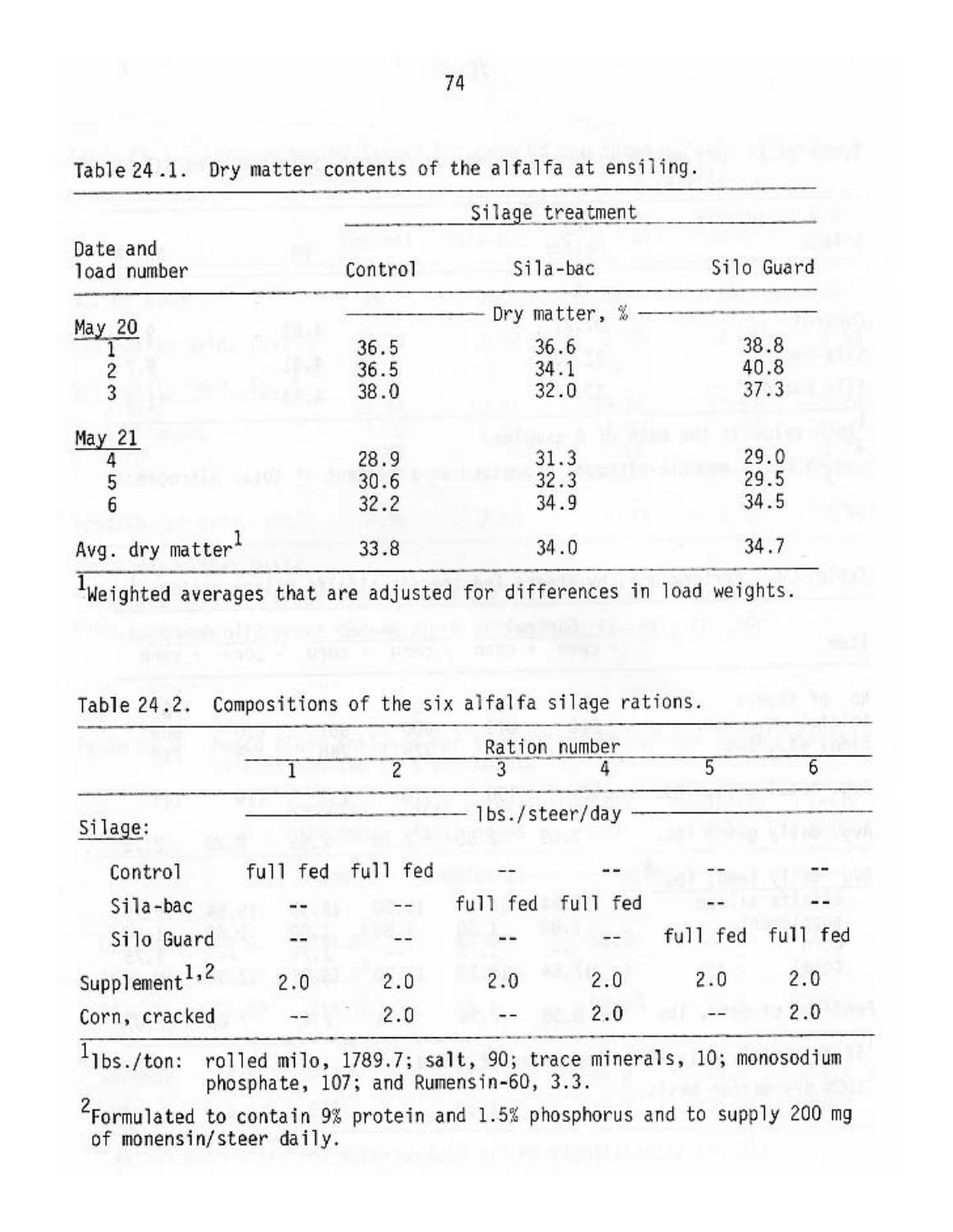| Silage     | dry<br>matter | pH   | $NH2-N*$ |
|------------|---------------|------|----------|
|            | %             |      |          |
| Control    | 32.21         | 4.85 | 9.2      |
| Sila-bac   | 32.30         | 4.91 | 9.7      |
| Silo Guard | 33.14         | 4.93 | 11.3     |

Table 24.3. Dry matter, pH, and  $NH_{3}$ -N for control, Sila-bac, and Silo Guard silages.<sup>1</sup>

 $1$  Each value is the mean of 8 samples.

 $*_{\mathsf{NH}_3^-}$ -N means ammonia-nitrogen expressed as a percent of total nitrogen.

|  | Table 24.4. Performances by steers fed the six alfalfa silage rations. |  |  |  |  |  |  |  |  |  |  |
|--|------------------------------------------------------------------------|--|--|--|--|--|--|--|--|--|--|
|--|------------------------------------------------------------------------|--|--|--|--|--|--|--|--|--|--|

| Item                                                                                | Control<br>- corn      | $+$ corn                       | Sila-bac<br>- corn     | + corn                         | Silo Guard<br>- corn   | + corn                         |
|-------------------------------------------------------------------------------------|------------------------|--------------------------------|------------------------|--------------------------------|------------------------|--------------------------------|
| No. of steers<br>Initial wt., lbs.<br>Final wt., 1bs.                               | 8<br>610<br>719        | 8<br>611<br>740                | 8<br>606<br>725        | 8<br>607<br>740                | 8<br>610<br>728        | 8<br>609<br>752                |
| Avg. total gain, lbs.                                                               | 109                    | 130                            | 119                    | 133                            | 119                    | 143                            |
| Avg. daily gain, lbs.                                                               | 2.09                   | 2.50                           | 2.28                   | 2.55                           | 2.28                   | 2.75                           |
| Avg. daily feed, lbs. <sup>2</sup><br>alfalfa silage<br>supplement<br>corn<br>total | 15.84<br>1.80<br>17.64 | 14.65<br>1.80<br>1.75<br>18.20 | 15.50<br>1.80<br>17.30 | 15.33<br>1.80<br>1.75<br>18.88 | 15.54<br>1.80<br>17.34 | 15.75<br>1.80<br>1.75<br>19.30 |
| Feed/lb. of gain, lbs. <sup>2</sup><br>$\overline{\mathbf{1}}$                      | 8.58                   | 7.34                           | 7.71                   | 7.47                           | 7.69                   | 7.07                           |

 $\frac{1}{2}$ 52-day trial; July 22 to September 12, 1980.

 $2_{100\%}$  dry matter basis.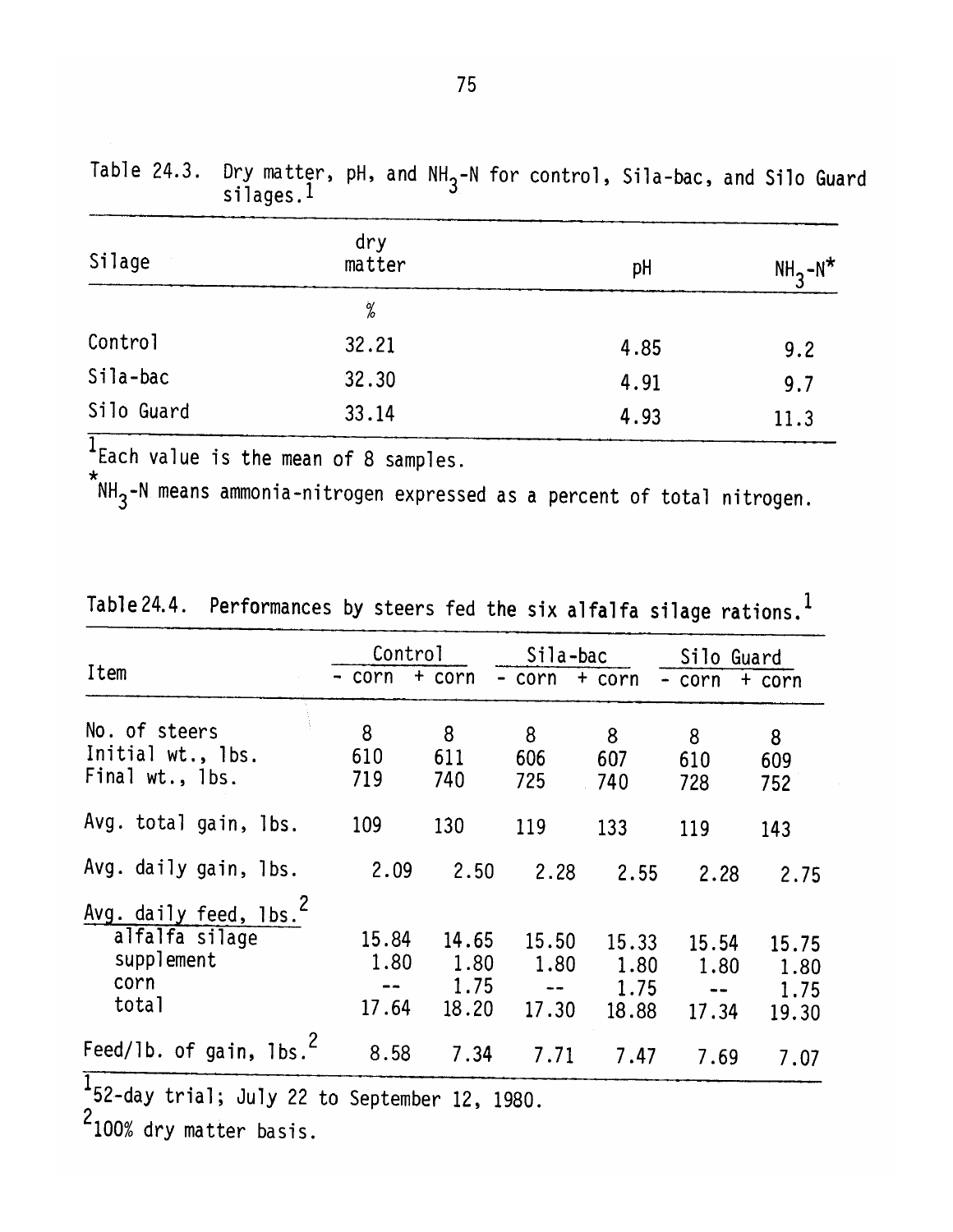| Item                                                                        | Control                       | Sila-bac                      | Silo Guard                    | Without<br>corn              | With<br>corn                            |
|-----------------------------------------------------------------------------|-------------------------------|-------------------------------|-------------------------------|------------------------------|-----------------------------------------|
| No. of steers                                                               | 16                            | 16                            | 16                            | 24                           | 24                                      |
| Avg. daily gain, lbs.                                                       | 2.30                          | 2.42                          | 2.52                          | $2.22^{a}$                   | $2.59^{b}$                              |
| Avg. daily feed, lbs. <sup>1</sup><br>silage<br>supplement<br>corn<br>total | 15.24<br>1.80<br>.88<br>17.92 | 15.41<br>1.80<br>.88<br>18.09 | 15.64<br>1.80<br>.88<br>18.32 | 15.63<br>1.80<br>$17.43^{a}$ | 15.24<br>1.80<br>$\frac{1.75}{18.79}$ b |
| Feed/lb. of gain, lbs. <sup>1</sup>                                         | 7.96                          | 7.59                          | 7.38                          | $8.00^{\circ}$               | $7.29$ <sup>d</sup>                     |

Table 24.5. Performance by steers fed each of the three alfalfa silages and two corn treatments.

 $\frac{1}{100\%}$  dry matter basis.

a, b<sub>Values</sub> with different superscripts differ significantly (P<.01).

 $c, d$ Values with different superscripts differ significantly (P<.05).

| Table 24.6. Rumen fluid analyses for steers fed each of the three alfalfa |  |  |  |  |
|---------------------------------------------------------------------------|--|--|--|--|
| silages and two corn treatments.                                          |  |  |  |  |

| Item               | pH   | Ammonia-<br>nitrogen | Total volatile<br>fatty acids | Acetic<br>acid | Propionic<br>acid | Lactic<br>acid |
|--------------------|------|----------------------|-------------------------------|----------------|-------------------|----------------|
|                    |      | ppm                  | u moles/ml                    | <b>NANOSKI</b> | molar $%$ —       | ug/ml          |
| Silage:<br>Control | 6.91 | $234.8^{b}$          | 87.4                          | 58.3           | 27.2              | 175.3          |
| Sila-bac           | 6.99 | $185.4^{a}$          | 83.2                          | 61.3           | 24.5              | 156.9          |
| Silo Guard         | 6.89 | $219.9^{b}$          | 85.3                          | 58.6           | 25.8              | 208.9          |
| Corn:<br>without   | 6.96 | 212.4                | 83.0                          | 59.5           | 25.8              | 165.4          |
| with               | 6.89 | 214.2                | 85.3                          | 59.3           | 25.9              | 180.3          |

 $a$ ,  $b$ <sub>Values</sub> with different superscripts differ significantly ( $P < .01$ ).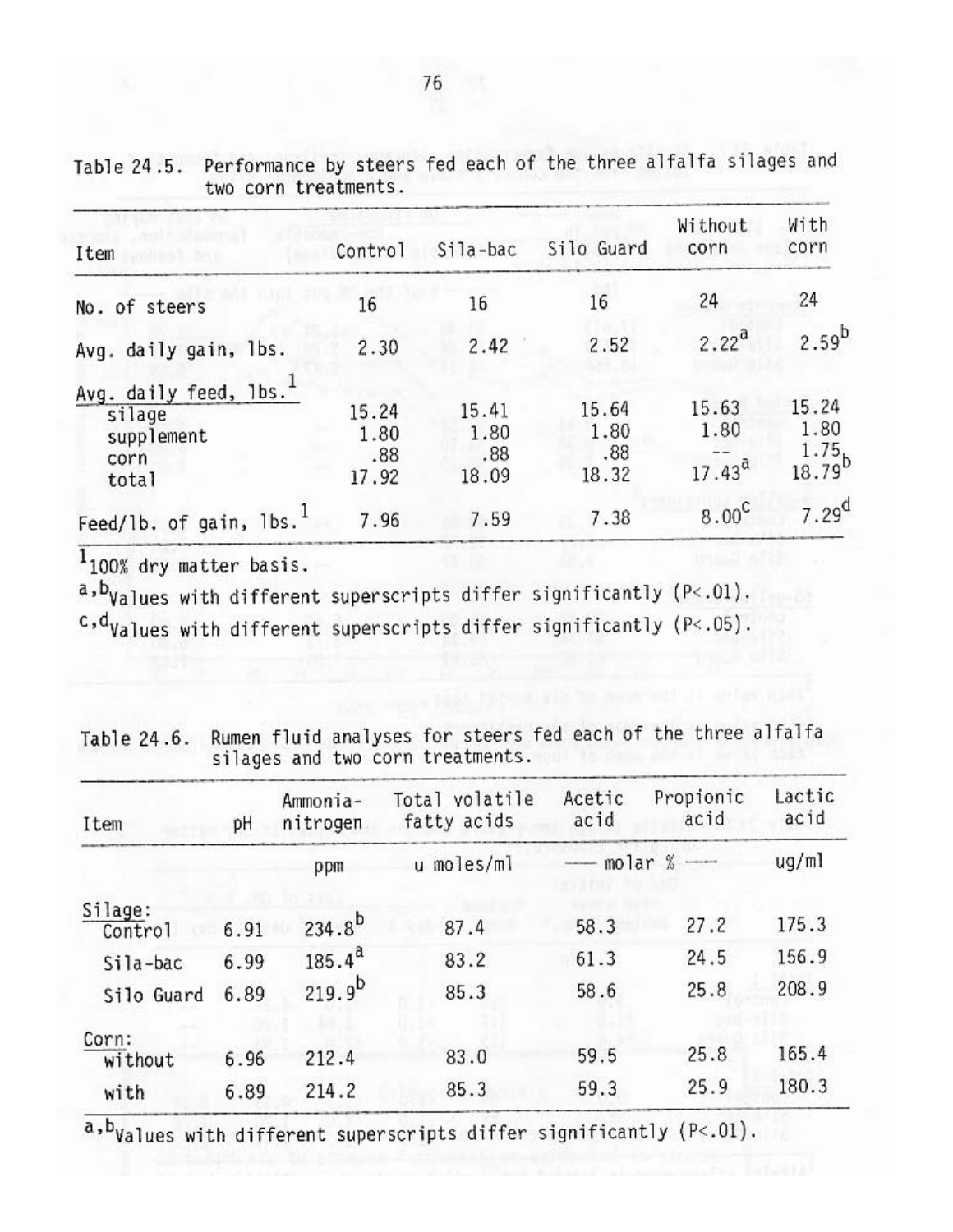| Silo and<br>silage treatment     | DM put in<br>the silo | Feedable | DM recovered<br>Non-feedable<br>(spoilage) | DM lost during<br>fermentation, storage<br>and feedout |
|----------------------------------|-----------------------|----------|--------------------------------------------|--------------------------------------------------------|
|                                  | lbs.                  |          | % of the DM put into the silo --           |                                                        |
| Concrete staves                  |                       |          |                                            |                                                        |
| Control                          | 17,813                | 81.98    | 5.24                                       | 12.78                                                  |
| Sila-bac                         | 18,634                | 82.04    | 5.78                                       | 12.18                                                  |
| Silo Guard                       | 18,664                | 86.14    | 5.77                                       | 8.09                                                   |
| Buried bags <sup>1</sup>         |                       |          |                                            |                                                        |
| control                          | 8.51                  | 93.82    |                                            | 6.18                                                   |
| Sila-bac                         | 8.30                  | 94.10    |                                            | 5.90                                                   |
| Silo Guard                       | 7.94                  | 96.10    |                                            | 3.90                                                   |
| 5-gallon containers <sup>4</sup> |                       |          |                                            |                                                        |
| control                          | 7.33                  | 93.86    |                                            | 6.14                                                   |
| Sila-bac                         | 7.97                  | 92.77    |                                            | 7.23                                                   |
| Silo Guard                       | 7.34                  | 94.77    |                                            | 5.23                                                   |
| 55-gallon drums <sup>3</sup>     |                       |          |                                            |                                                        |
| control                          | 90.18                 | 84.00    | 6.40                                       | 9.60                                                   |
| Sila-bac                         | 87.74                 | 86.38    | 6.72                                       | 6.90                                                   |
| Silo Guard                       | 83.92                 | 85.49    | 7.09                                       | 7.42                                                   |

Alfalfa silage fermentation, storage, spoilage, and feedout<br>losses from the concrete stave and experimental silos. Table 24.7.

T<sub>Each</sub> value is the mean of six buried bags.

 $2$ Each value is the mean of six containers.

 $3$  Each value is the mean of four drums.

|  |                            | Table 24.8.  Alfalfa silage tempęrąture changes and losses of dry matter |  |  |  |
|--|----------------------------|--------------------------------------------------------------------------|--|--|--|
|  | during air exposure. $1.6$ |                                                                          |  |  |  |

|            | Day of initial<br>rise above | Maximum | Loss of DM, % |            |       |        |  |  |
|------------|------------------------------|---------|---------------|------------|-------|--------|--|--|
|            | ambient temp.*               | temp.   | day 3         | day 6      | day 9 | day 14 |  |  |
|            | $^{\circ}$ F                 |         |               |            |       |        |  |  |
| Trail 1    |                              |         |               |            |       |        |  |  |
| Control    | 9.0                          | 118     | $\leq 1.0$    | $\leq 1.0$ | 4.24  |        |  |  |
| Sila-bac   | 11.0                         | 117     | < 1.0         | 1.84       | 1.20  |        |  |  |
| Silo Guard | 14.0                         | 113     | < 1.0         | < 1.0      | 1.93  |        |  |  |
| Trial 2    |                              |         |               |            |       |        |  |  |
| Control    | 9.0                          | 99      | < 1.0         | < 1.0      | 4.18  | 8.04   |  |  |
| Sila-bac   | $***$                        | **      | <1.0          | $\leq 1.0$ | 1.20  | 1.78   |  |  |
| Silo Guard | $***$                        | **      | 1.0           | $\leq 1.0$ | 1.45  | 2.21   |  |  |

T<br>Alfalfa silage used in Trial 1 was ensiled on the second filling day<br>(May 21) and removed from the silos August 8.

2<br>Alfalfa silage used in Trial 2 was ensiled on the first filling day<br>(May 20) and removed from the silos September 6.

 $A$   $3^0$ F rise or higher.

\*\*<br>No rise in temperature.